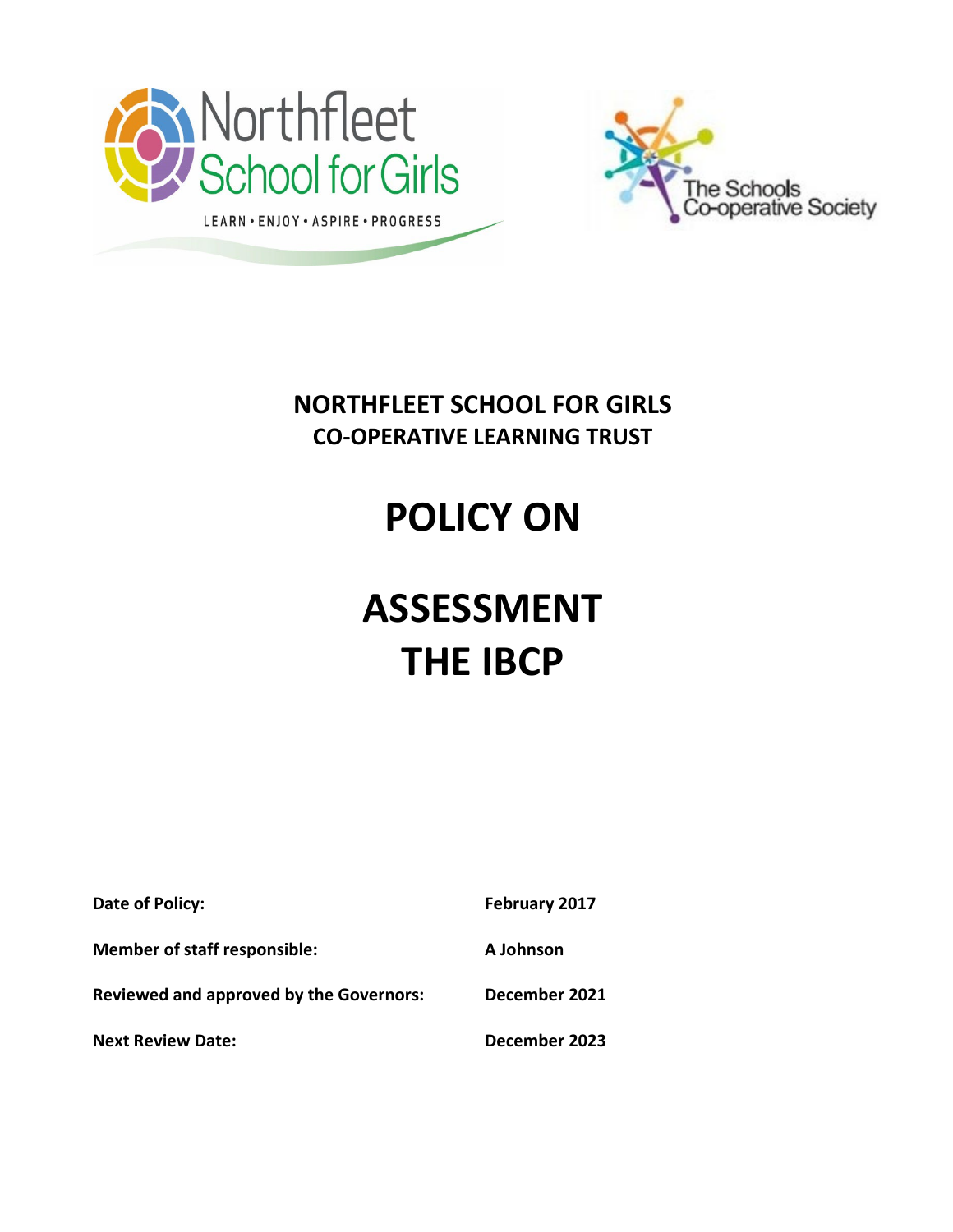### **IBO Mission Statement**

The International Baccalaureate Organisation aims to develop enquiring, knowledgeable and caring young people who help to create a better and more peaceful world through international understanding and respect.

To this end, the IBO works with schools, Government and international organisations to develop challenging programmes of international education and rigorous assessment.

These programmes encourage students across the world to become active, compassionate and lifelong learners who understand that other people, with their differences, can also be right.

#### **ROLES AND RESPONSIBILITIES OF STAFF FOR IB ASSESSMENT**

#### **IBCP Co-ordinator**

- Accountable for the safe and secure conduct of all IBCP assessments
- Ensure assessments comply with IB guidelines, rules and regulations
- Coordinates with CP staff the schedule of IBCP internal/external assessments
- Map overall resource management requirements for the year. As part of this resolve:
	- Clashes/ problems over the timing or operation of assessments
	- Issues arising from the need for particular facilities (rooms, IT networks, time out of school etc.)
- Ensure that all staff involved have a calendar of events

#### **Subject Leaders**

- Ensure that the correct internal/ controlled assessment is taken in the exam series in which the IBCP is certificated
- Standardise internally the marking of all teachers involved in assessing an internally assessed component
- Ensure that individual teachers understand their responsibilities with regard to internal/ controlled assessment
- Ensure that individual teachers understand the requirements of the awarding body's specification and are familiar with the relevant teachers' notes, and any other subject specific instructions
- Supply to the exams office details of all unit codes for controlled assessments
- Obtain confidential materials/tasks set by the IB in sufficient time to prepare for the assessment(s) and ensure that such materials are stored securely at all times in co-ordination with the IB exam board regulations/JCQ regulations.
- Retain candidates' work securely between assessment sessions (if more than one)
- Post-completion, retain candidates' work securely until the closing date for enquiries about results. In the event that an enquiry is submitted, retain candidates work securely until the outcome of the enquiry and any subsequent appeal has been conveyed to the Centre

#### **Teaching Staff**

- Understand and must comply with the general guidelines contained in the IB publication Instructions for conducting assessments (where applicable)
- Supervise assessments (at the specified level of control). Undertake the tasks required under the regulations, only permitting assistance to students as the specification allows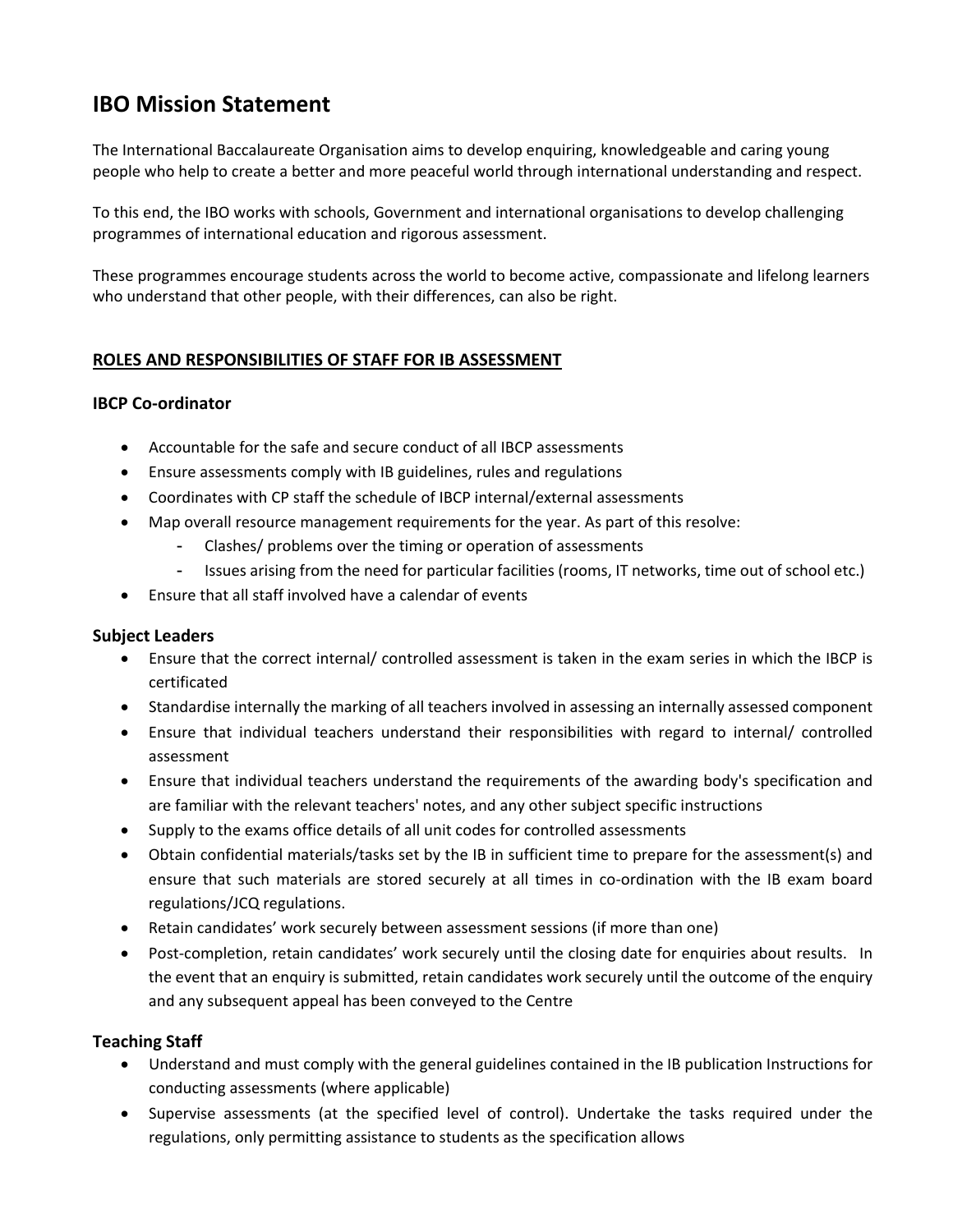- Ensure that students and staff supervising assessment, sign authentication forms on completion of an assessment
- Mark internally assessed components using the mark schemes provided by the IB. Submit correct marks through the exams office to the awarding body when required, keeping a record of the marks awarded
- Ask the SENCO for any guidance required for the administration and management of access arrangements. SENCO will inform staff of access arrangements

#### **Exams Office Staff**

- Enter students for individual units, whether assessed by controlled assessment, external exam or onscreen test, before the deadline for final entries
- Where confidential materials are directly received by the exams office, to be responsible for receipt, safe storage and safe transmission, whether in CD or hard copy format
- Download and distribute marksheets for teaching staff to use, and collect and send marksheets to awarding bodies before deadlines

#### **FORMATIVE AND SUMMATIVE ASSESSMENT**

The school recognises the importance of Assessment for Learning (AFL) in relation to the IB and principles include;

- Every teacher should know and have clearly communicated to every student where they currently are in their learning, where they need to go next and how best to get there.
- Feedback of any kind given to students should be about the particular qualities of his or her work, with advice on what he or she can do to improve. All targets are based on the content of intellectual/academic work. A teacher may wish to place an additional target related to presentation on a piece of work, but it should not be the case that a presentation target is the only target that exists on a piece of work.
- Students are able to communicate through some means at periods throughout a lesson so that the teacher can track progress in real‐time and make necessary adjustments to the lesson to ensure student engagement, understanding and progress.
- Teachers can use a range of AFL methods such as directed questioning, D2A, traffic lights, wipe boards, a Kagan Structure or any other activity to gain instant knowledge of where a student is currently working in the lesson.

#### **REPORTING STUDENT ACHIEVEMENT**

- Assessment will be recorded using SIMS and will use an agreed set of common terms. This will be centrally collated and will happen at least termly for all pupils. The following will be collected:
	- Current Grade
	- Predicted Grade (PIXL)
	- Mock Grade (if applicable)
	- Behaviour (Grade 1 to 4)
	- Quality of Work (Grade 1 to 4)
	- Effort and Attitude (Grade 1 to 4)
	- Comment from the teacher once a year with target for progression
- Recorded grades will be linked to course outcomes within Key Stage 4 and 5 (predominately (but not exclusively) GCSE, BTEC and IB systems.